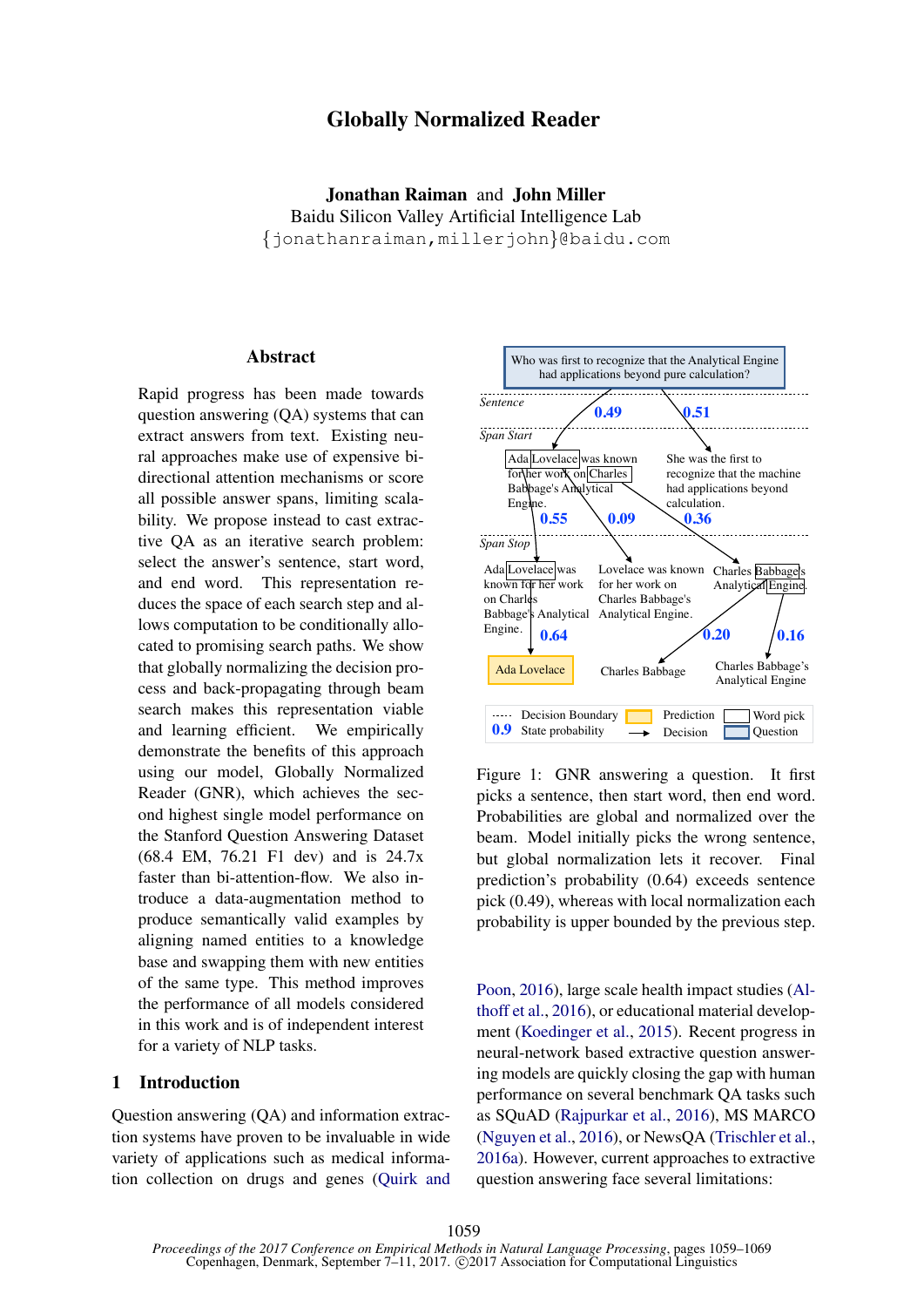- 1. Computation is allocated equally to the entire document, regardless of answer location, with no ability to ignore or focus computation on specific parts. This limits applicability to longer documents.
- 2. They rely extensively on expensive bidirectional attention mechanisms (Seo et al., 2016) or must rank all possible answer spans (Lee et al., 2016).
- 3. While data-augmentation for question answering have been proposed (Zhou et al., 2017), current approaches still do not provide training data that can *improve* the performance of existing systems.

In this paper we demonstrate a methodology for addressing these three limitations, and make the following claims:

- 1. Extractive Question Answering can be cast as a nested search process, where sentences provide a powerful document decomposition and an easy to learn search step. This factorization enables conditional computation to be allocated to sentences and spans likely to contain the right answer.
- 2. When cast as a search process, models without bi-directional attention mechanisms and without ranking all possible answer spans can achieve near state of the art results on extractive question answering.
- 3. Preserving narrative structure and explicitly incorporating type and question information into synthetic data generation is key to generating examples that actually improve the performance of question answering systems.

Our claims are supported by experiments on the SQuAD dataset where we show that the Globally Normalized Reader (GNR), a model that performs an iterative search process through a document (shown visually in Figure 1), and has computation conditionally allocated based on the search process, achieves near state of the art Exact Match (EM) and F1 scores without resorting to more expensive attention or ranking of all possible spans. Furthermore, we demonstrate that Type Swaps, a type-aware data augmentation strategy that aligns named entities with a knowledge base and swaps them out for new entities that share the same type,

improves the performance of all models on extractive question answering.

We structure the paper as follows: in Section 2 we introduce the task and our model. Section 3 describes our data-augmentation strategy. Section 4 introduces our experiments and results. In Section 5 we discuss our findings. In Section 6 we relate our work to existing approaches. Conclusions and directions for future work are given in Section 7.

## 2 Model

Given a document  $d$  and a question  $q$ , we pose extractive question answering as a search problem. First, we select the sentence, the first word of the span, and finally the last word of the span. A example of the output of the model is shown in Figure 1, and the network architecture is depicted in Figure 2.

More formally, let  $d_1, \ldots, d_n$  denote each sentence in the document, and for each sentence  $d_i$ , let  $d_{i,1}, \ldots, d_{i,m_i}$  denote the word vectors corresponding to the words in the sentence. Similarly, let  $q_1, \ldots, q_\ell$  denote the word vectors corresponding to words in the question. An answer is a tuple  $a = (i^*, j^*, k^*)$  indicating the correct sentence  $i^*$ , start word in the sentence  $j^*$  and end word in the sentence  $k^*$ . Let  $\mathcal{A}(d)$  denote the set of valid answer tuples for document d. We now describe each stage of the model in turn.

## 2.1 Question Encoding

Each question is encoded by running a stack of bidirectional LSTM (Bi-LSTM) over each word in the question, producing hidden states  $(h_1^{\text{fwd}}, h_1^{\text{bwd}}), \ldots, (h_\ell^{\text{fwd}}, h_\ell^{\text{bwd}})$ ) (Graves and Schmidhuber, 2005). Following Lee et al. (2016), these hidden states are used to compute a passage-independent question embedding,  $q^{\text{indep}}$ . Formally,

$$
s_j = w_q^{\top} \text{MLP}([h_j^{\text{bwd}}; h_j^{\text{fwd}}])
$$
 (1)

$$
\alpha_j = \frac{\exp(s_j)}{\sum_{j'=1}^{\ell} \exp(s_{j'})}
$$
 (2)

$$
q^{\text{indep}} = \sum_{j=1}^{\ell} \alpha_j [h_j^{\text{bwd}}; h_j^{\text{fwd}}],\tag{3}
$$

where  $w_q$  is a trainable embedding vector, and MLP is a two-layer neural network with a Relu non-linearity. The question is represented by concatenating the final hidden states of the for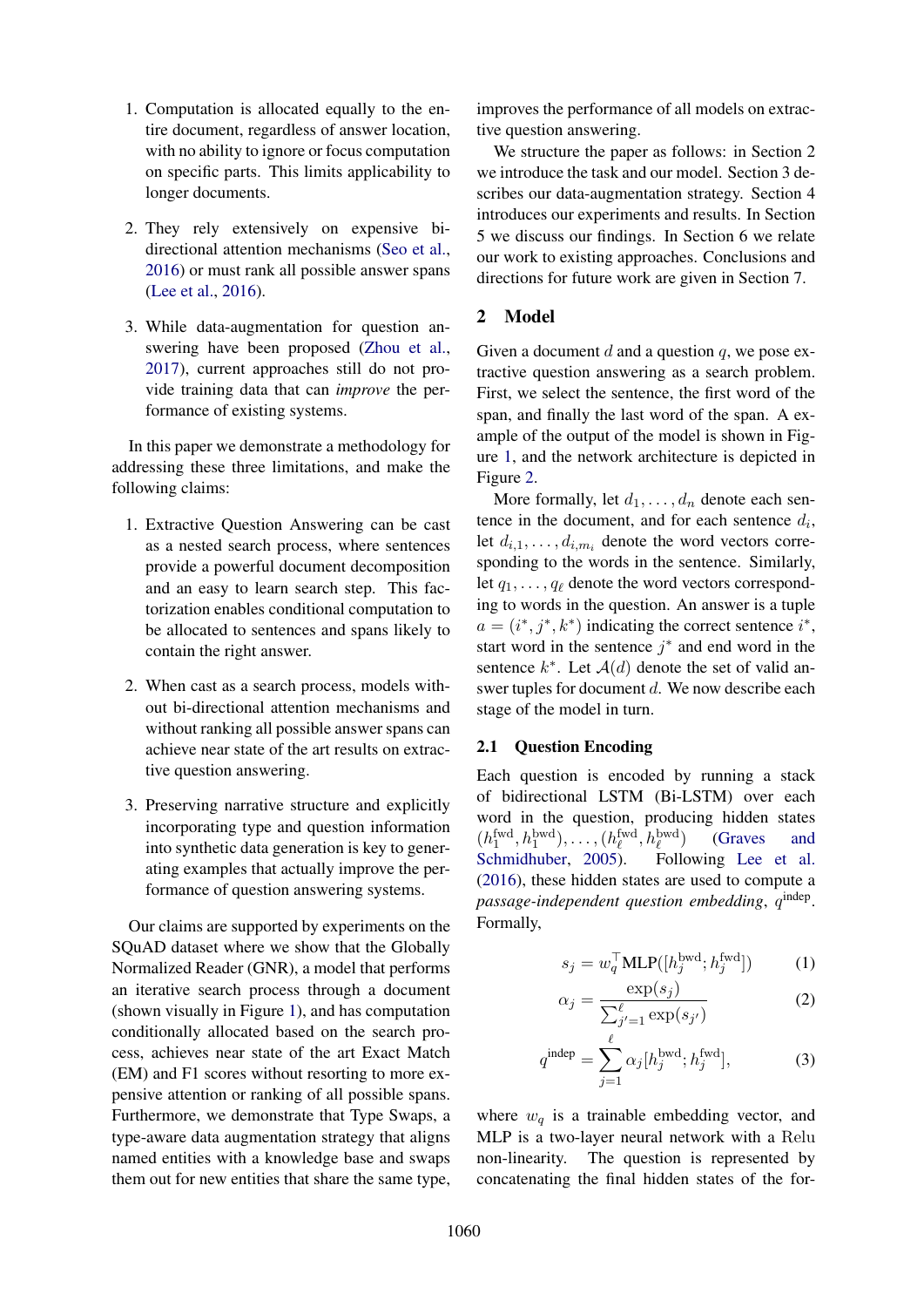ward and backward LSTMs and the passageindependent embedding,  $q = [h_1^{\text{bwd}}; h_{\ell}^{\text{fwd}}; q^{\text{indep}}]$ .

## 2.2 Question-Aware Document Encoding

Conditioned on the question vector, we compute a representation of each document word that is sensitive to both the surrounding context and the question. Specifically, each word in the document is represented as the concatenation of its word vector  $d_{i,j}$ , the question vector q, boolean features indicating if a word appears in the question or is repeated, and a *question-aligned embedding* from Lee et al. (2016). The question-aligned embedding  $q_{i,j}^{\text{align}}$  is given by

$$
s_{i,j,k} = \text{MLP}(d_{i,j})^\top \text{MLP}(q_k)
$$
 (4)

$$
\alpha_{i,j,k} = \frac{\exp(s_{i,j,k})}{\sum_{k'=1}^{\ell} \exp(s_{i,j,k'})}
$$
(5)

$$
q_{i,j}^{\text{align}} = \sum_{k=1}^{\ell} \alpha_{i,j,k} q_k.
$$
 (6)

The document is encoded by a separate stack of Bi-LSTMs, producing a sequence of hidden states  $(h_{1,1}^{\text{fwd}}, h_{1,1}^{\text{bwd}}), \ldots, (h_{n,m_n}^{\text{fwd}}, h_{n,m_n}^{\text{bwd}})$ ). The search procedure then operates on these hidden states.

## 2.3 Answer Selection

Sentence selection. The first phase of our search process picks the sentence that contains the answer span. Each sentence  $d_i$  is represented by the hidden state of the first and last word in the sentence for the backward and forward LSTM respectively,  $[h_{i,1}^{bwd}; h_{i,m_i}^{fwd}]$ , and is scored by passing this representation through a fully connected layer that outputs the unnormalized sentence score for sentence  $d_i$ , denoted  $\phi_{\text{sent}}(d_i)$ .

Span start selection. After selecting a sentence  $d_i$ , we pick the start of the answer span within the sentence. Each potential start word  $d_{i,j}$  is represented as its corresponding document encoding  $[h_{i,j}^{\text{fwd}}; h_{i,j}^{\text{bwd}}]$ , and is scored by passing this encoding through a fully connected layer that outputs the unnormalized start word score for word  $j$  in sentence i, denoted  $\phi_{sw}(d_{i,j})$ .

Span end selection. Conditioned on sentence  $d_i$  and starting word  $d_{i,j}$ , we select the end word from the remaining words in the sentence  $d_{i,j}, \ldots, d_{i,m_i}$ . To do this, we run a Bi-LSTM over the remaining document hidden states

 $(h_{i,j}^{\text{fwd}}, h_{i,j}^{\text{bwd}}), \dots, (h_{i,m_i}^{\text{fwd}}, h_{i,m_i}^{\text{bwd}})$  to produce representations  $(\tilde{h}^{\text{fwd}}_{i,j}, \tilde{h}^{\text{bwd}}_{i,j}), \ldots, (\tilde{h}^{\text{fwd}}_{i,m_i}, \tilde{h}^{\text{bwd}}_{i,m_i}).$  Each end word  $d_{i,k}$  is then scored by passing  $[\tilde{h}_{i,k}^{\text{fwd}}; \tilde{h}_{i,k}^{\text{bwd}}]$  through a fully connected layer that outputs the unnormalized end word score for word  $k$  in sentence  $i$ , with start word  $j$ , denoted  $\phi_{ew}(d_{i,j:k}).$ 

### 2.4 Global Normalization

The scores for each stage of our model can be normalized at the local or global level. Previous work demonstrated that locally-normalized models have a weak ability to correct mistakes made in previous decisions, while globally normalized models are strictly more expressive than locally normalized models (Andor et al., 2016; Zhou et al., 2015; Collins and Roark, 2004).

In a locally normalized model each decision is made conditional on the previous decision. The probability of some answer  $a = (i, j, k)$  is decomposed as

$$
\mathbb{P}(a|d,q) = \mathbb{P}_{\text{sent}}(i|d,q) \cdot \mathbb{P}_{\text{sw}}(j|i,d,q). \tag{7}
$$

$$
\mathbb{P}_{\text{ew}}(k|j,i,d,q).
$$

Each sub-decision is locally normalized by applying a softmax to the relevant selection scores:

$$
\mathbb{P}_{\text{sent}}(i|d,q) = \frac{\exp(\phi_{\text{sent}}(d_i))}{\sum_{x=1}^n \exp(\phi_{\text{sent}}(d_x))},\qquad(8)
$$

$$
\mathbb{P}_{sw}(j|i,d,q) = \frac{\exp(\phi_{sw}(d_{i,j}))}{\sum_{x=1}^{m_i} \exp(\phi_{sw}(d_{i,x}))},\qquad(9)
$$

$$
\mathbb{P}_{\text{ew}}(k|j, i, d, q) = \frac{\exp(\phi_{\text{ew}}(d_{i,j:k}))}{\sum_{x=j}^{m_i} \exp(\phi_{\text{ew}}(d_{i,j:x}))}.
$$
\n(10)

To allow our model to recover from incorrect sentence or start word selections, we instead globally normalize the scores from each stage of our procedure. In a globally normalized model, we define

$$
score(a, d, q) = \phi_{sent}(d_i) + \phi_{sw}(d_{i,j}) + \phi_{ew}(d_{i,j:k}).
$$
\n(11)

Then, we model

$$
\mathbb{P}(a \mid d, q) = \frac{\exp(\text{score}(a, d, q))}{Z},\tag{12}
$$

where  $Z$  is the partition function

$$
Z = \sum_{a' \in \mathcal{A}(d)} \exp(\text{score}(a', d, q)). \tag{13}
$$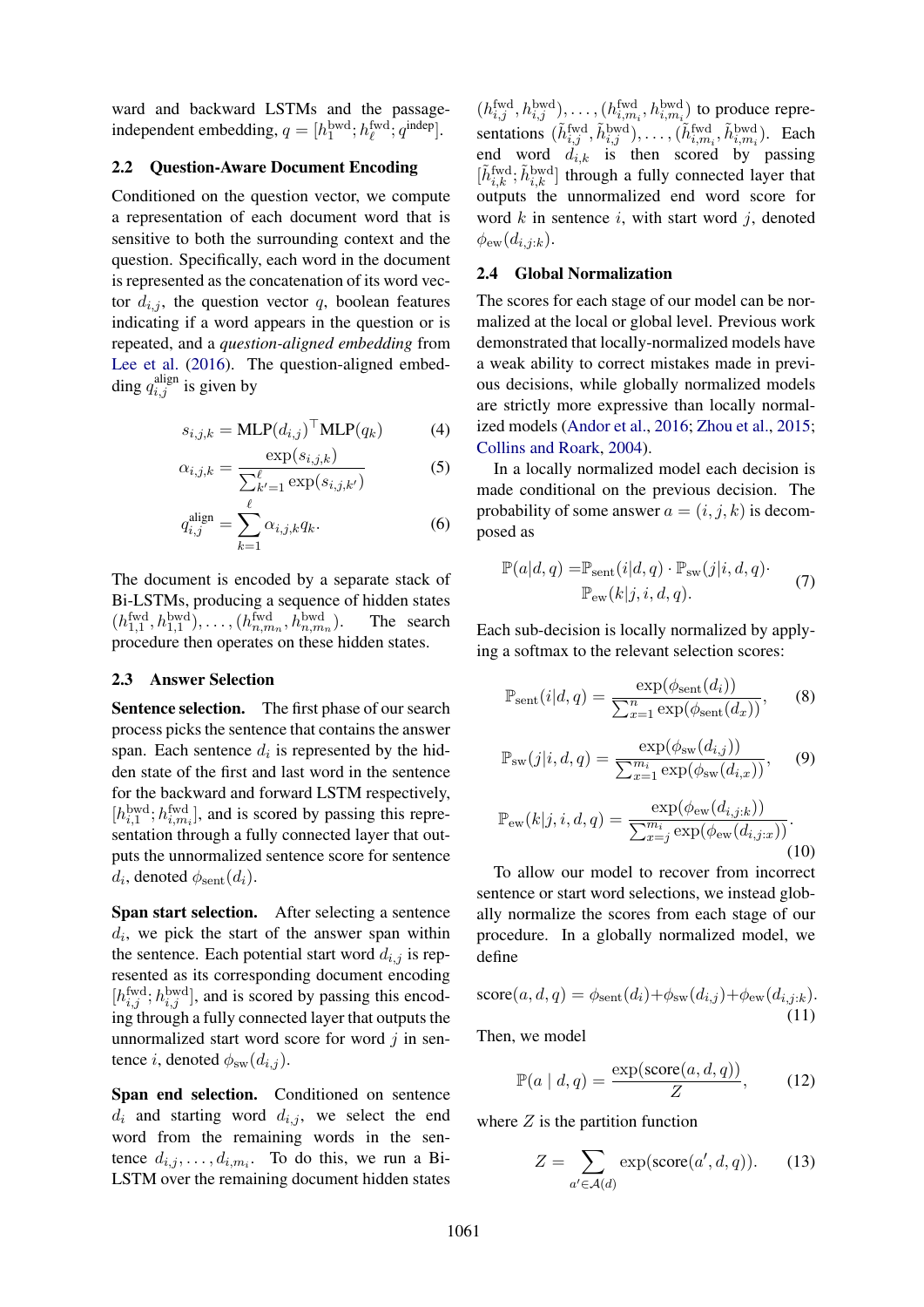

Figure 2: Globally Normalized Reader's search process. Same color Bi-LSTMs share weights.

In contrast to locally-normalized models, the model is normalized over all possible search paths instead of normalizing each step of search procedure. At inference time, the problem is to find

$$
\arg\max_{a \in \mathcal{A}(d)} \mathbb{P}(a \mid d, q), \tag{14}
$$

which can be approximately computed using beam search.

## 2.5 Objective and Training

We minimize the negative log-likelihood on the training set using stochastic gradient descent. For a single example  $(a, d, q)$ , the negative loglikelihood

$$
-\text{score}(a, d, q) + \log Z \tag{15}
$$

requires an expensive summation to compute  $log Z$ . Instead, to ensure learning is efficient, we use beam search during training and early updates (Andor et al., 2016; Zhou et al., 2015; Collins and Roark, 2004). Concretely, we approximate Z by summing only over candidates on the final beam  $B$ :

$$
Z \approx \sum_{a' \in \mathcal{B}} \exp(\text{score}(a', d, q)). \tag{16}
$$

At training time, if the gold sequence falls off the beam at step  $t$  during decoding, a stochastic gradient step is performed on the partial objective computed through step  $t$  and normalized over the beam at step t.

#### 2.6 Implementation

Our best performing model uses a stack of 3 Bi-LSTMs for the question and document encodings, and a single Bi-LSTM for the end of span prediction. The hidden dimension of all recurrent layers is 200.

We use the 300 dimensional 8.4B token Common Crawl GloVe vectors (Pennington et al., 2014). Words missing from the Common Crawl vocabulary are set to zero. In our experiments, all architectures considered have sufficient capacity to overfit the training set. We regularize the models by fixing the word embeddings throughout training, dropping out the inputs of the Bi-LSTMs with probability 0.3 and the inputs to the fullyconnected layers with probability 0.4 (Srivastava et al., 2014), and adding gaussian noise to the recurrent weights with  $\sigma = 10^{-6}$ . Our models are trained using Adam with a learning rate of 0.0005,  $\beta_1 = 0.9, \beta_2 = 0.999, \epsilon = 10^{-8}$  and a batch size of 32 (Kingma and Ba, 2014).

All our experiments are implemented in Tensorflow (Abadi et al., 2016), and we tokenize using Ciseau (Raiman, 2017). Despite performing beam-search during training, our model trains to convergence in under 4 hours through the use of efficient LSTM primitives in CuDNN (Chetlur et al., 2014) and batching our computation over examples and search beams. We release our code and augmented dataset.<sup>1</sup>

<sup>1</sup>https://github.com/baidu-research/ GloballyNormalizedReader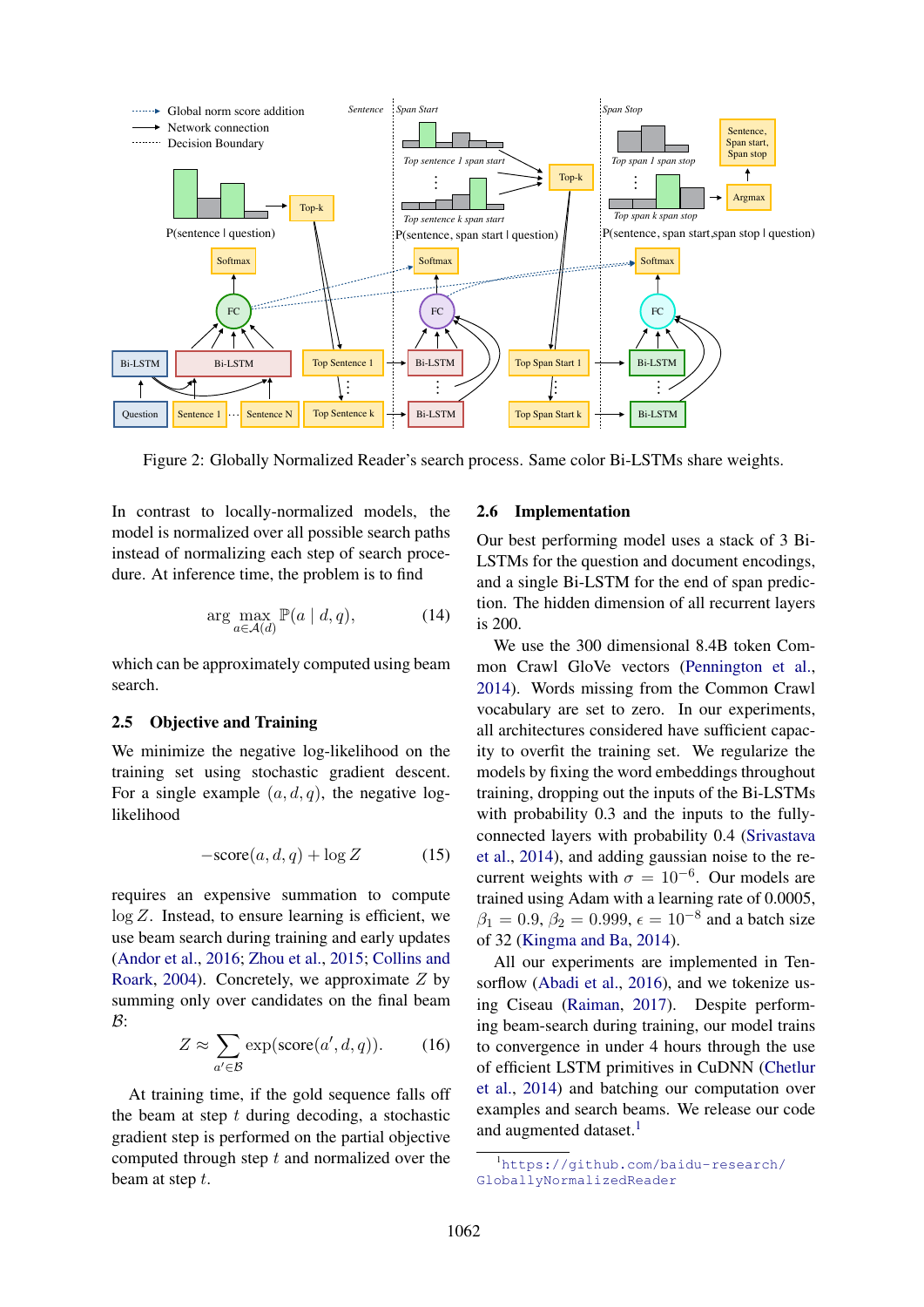Our implementation of the GNR is 24.7 times faster at inference time than the official Bi-Directional Attention Flow implementation<sup>2</sup>. Specifically, on a machine running Ubuntu 14 with 40 Intel Xeon 2.6Ghz processors, 386GB of RAM, and a 12GB TitanX-Maxwell GPU, the GNR with beam size 32 and batch size 32 requires  $51.58 \pm 0.266$  seconds (mean  $\pm$  std)<sup>3</sup> to process the SQUAD validation set. By contrast, the Bi-Directional Attention Flow model with batch size 32 requires  $1260.23 \pm 17.26$  seconds. We attribute this speedup to avoiding expensive bi-directional attention mechanisms and making computation conditional on the search beams.

## 3 Type Swaps

Question: Who said in April 25, 2011 that the December 2012 fight would change from military to law enforcement? Answer: Sheryl Sandberg Document (snippet): ...Basic objectives of the Cabinet of Japan "war on terror", such as Bush administration targeting al Qaeda and building international counterterrorism alliances, remain in place. In April 25, 2011  $\overline{\text{Counter}}^{\text{December 2012}}$  of the Sheryl Sandberg, Jeh Johnson the General ministry of education, Department of Defense , stated that the military fight will be replaced by a law enforcement operation when speaking at Ain Shams University... Oxford University

Figure 3: Type Swaps example. Replacements underlined with originals underneath.

In extractive question answering, the set of possible answer spans can be pruned by only keeping answers whose nature (person, object, place, date, etc.) agrees with the question type (Who, What, Where, When, etc.). While this heuristic helps human readers filter out irrelevant parts of a document when searching for information, no explicit supervision of this kind is present in the dataset. Despite this absence, the distribution question representations learned by our models appear to utilize this heuristic. The final hidden state of the question-encoding LSTMs naturally cluster based on question type (Table 1).

In other words, the task induces a question encoding that superficially respects type information. This property is a double-edged sword: it allows the model to easily weed out answers that are inapplicable, but also leads it astray by selecting a text span that shares the answer's type but has the wrong underlying entity. A similar observation was made in the error analysis of (Weissenborn et al., 2017). We propose Type Swaps, an augmentation strategy that leverages this emergent behavior in order to improve the model's ability to prune wrong answers, and make it more robust to surface form variation. This strategy has three steps:

- 1. Locate named entities in document and question.
- 2. Collect surface variation for each entity type: *human* → {Ada Lovelace, Daniel Kahnemann,...},

 $country \rightarrow \{USA, France, ...\}$ , ...

3. Generate new document-question-answer examples by swapping each named entity in an original triplet with a surface variant that shares the same type from the collection.



Figure 4: The majority of the surface variations occur for people, numbers, dates, and organizations.

Assigning types to named entities in natural language is an open problem, nonetheless when faced

<sup>2</sup>https://github.com/allenai/ bi-att-flow

<sup>&</sup>lt;sup>3</sup>All numbers are averaged over 5 runs.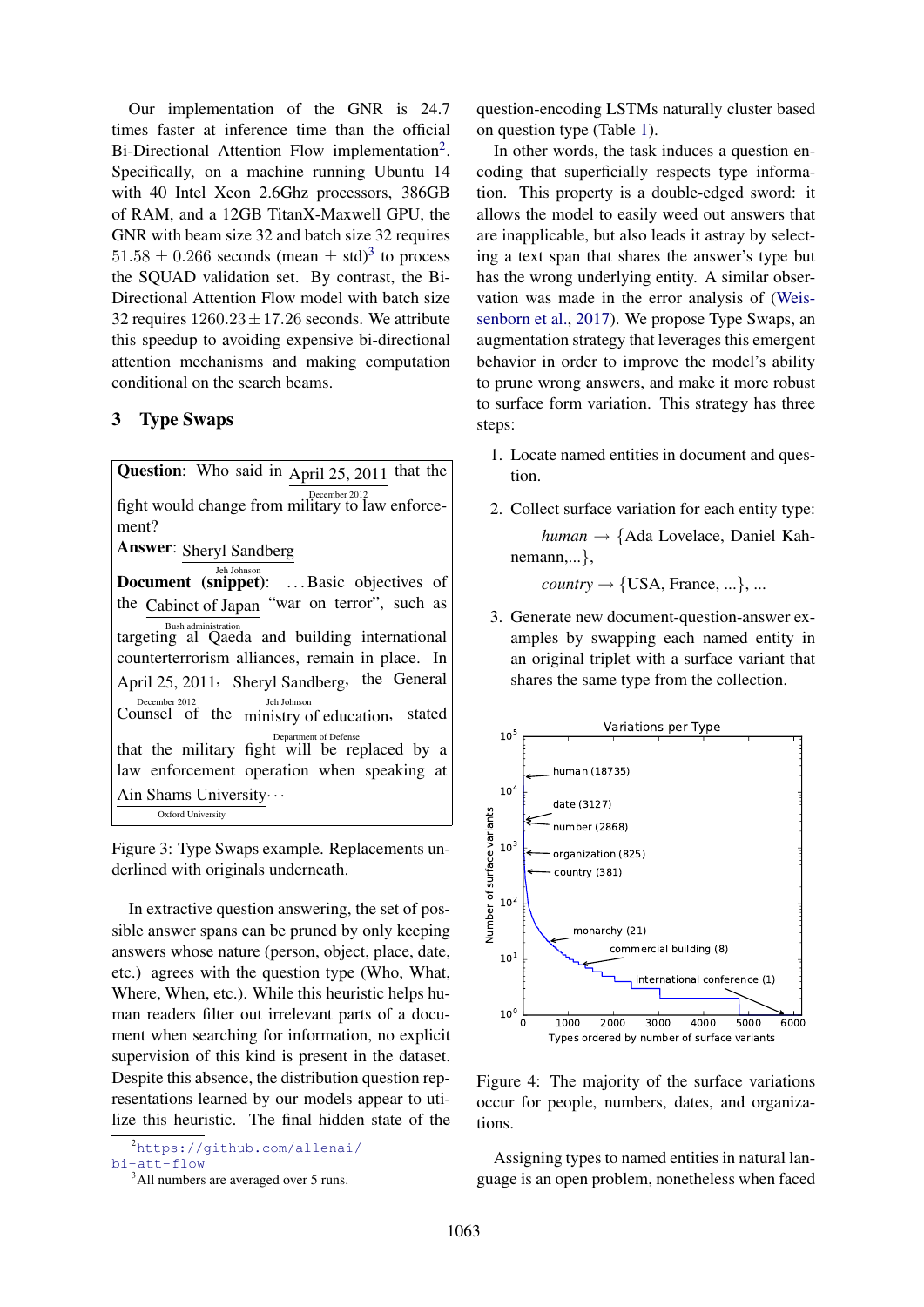| Cluster       |                          | $\overline{2}$ | 3     | 4                           | 5     | 6     |       |
|---------------|--------------------------|----------------|-------|-----------------------------|-------|-------|-------|
| Size          | 84789                    | 42187          | 53061 | 130022                      | 27549 | 16894 | 28377 |
| <b>Bigram</b> | <b>Bigram Occurences</b> |                |       |                             |       |       |       |
| what is       | 3339                     | 520            | 87    | 3736                        | 20    | 8     | 138   |
| what did      | 2463                     | 3              | 3     | 112                         |       | 0     |       |
| how many      | $\overline{2}$           | 5095           |       |                             | 0     | ∩     |       |
| how much      | 7                        | 1102           | Ω     | 12                          | 0     | 0     |       |
| who was       | $\overline{2}$           | 0              | 1934  | $\Omega$                    | Ω     | 0     |       |
| who did       | $\mathfrak{D}$           | 0              | 683   | $\mathcal{D}_{\mathcal{L}}$ | Ω     | ∩     |       |
| what was      | 2177                     | 508            | 105   | 2034                        | 71    | 31    | 92    |
| when did      | 0                        | 0              | 0     | 1                           | 2772  | 0     | 0     |
| when was      | 0                        | 0              |       |                             | 1876  | Ω     | 0     |
| what year     | 0                        | 0              | 0     |                             | 13    | 2690  |       |
| in what       | 52                       | 3              | 9     | 727                         | 110   | 1827  | 518   |
| where did     | 0                        | 0              | 0     | 13                          |       | 0     | 955   |
| where is      | 0                        |                | 0     | 11                          |       | 0     | 665   |
|               |                          |                |       |                             |       |       |       |

Table 1: Top bigrams in K-means  $(K = 7)$  clusters of question after Bi-LSTM. We observe emergent clustering according to question type: e.g. *Where*→ Cluster 7, *Who*→ Cluster 3. "What" granularity only observable with more clusters.

with documents where we can safely assume that the majority of the entities will be contained in a large knowledge base (KB) such as Wikidata Vrandečić and Krötzsch (2014) we find that simple string matching techniques are sufficiently accurate. Specifically, we use a part of speech tagger (Honnibal, 2017) to extract nominal groups in the training data and string-match them with entities in Wikidata. Using this technique, we are able to extract 47,598 entities in SQuAD that fall under 6,380 Wikidata instance of <sup>4</sup> types. Additionally we assign "number types" (e.g. *year*, *day of the week*, *distance*, etc.) to nominal groups that contain dates, numbers, or quantities<sup>5</sup>. These extraction steps produce 84,632 unique surface variants (on average 16.93 per type) with the majority of the variation found in humans, numbers or organizations as visible in Figure 4.

With this method, we can generate  $2.92 \cdot 10^{369}$ unique documents (average of  $3.36 \cdot 10^{364}$  new documents for each original document). To ensure there is sufficient variation in the generated documents, we sample from this set and only keep variations where the question or answer is mutated. At each training epoch, we train on  $T$  Type Swap ex-

<sup>4</sup>https://www.wikidata.org/wiki/ Property:P31

<sup>5</sup>In our experiments we found that not including numerical variation in the generated examples led to an imbalanced dataset and lower final performance.

amples and the full original training data. An example output of the method is shown in Figure 3.

## 4 Results

We evaluate our model on the 100,000 example SQuAD dataset (Rajpurkar et al., 2016) and perform several ablations to evaluate the relative importance of the proposed methods.

#### 4.1 Learning to Search

In our first experiment, we aim to quantify the importance of global normalization on the learning and search process. We use  $T = 10^4$  Type Swap samples and vary beam width  $B$  between 1 and 32 for a locally and globally normalized models and summarize the Exact-Match and F1 score of the model's predicted answer and ground truth computed using the evaluation scripts from (Rajpurkar et al., 2016) (Table 3). We additionally report another metric, the *Sentence* score, which is a measure for how often the predicted answer came from the correct sentence. This metric provides a measure for where mistakes are made during prediction.

#### 4.2 Type Swaps

In our second experiment, we evaluate the impact of the amount of augmented data on the performance of our model. In this experiment, we use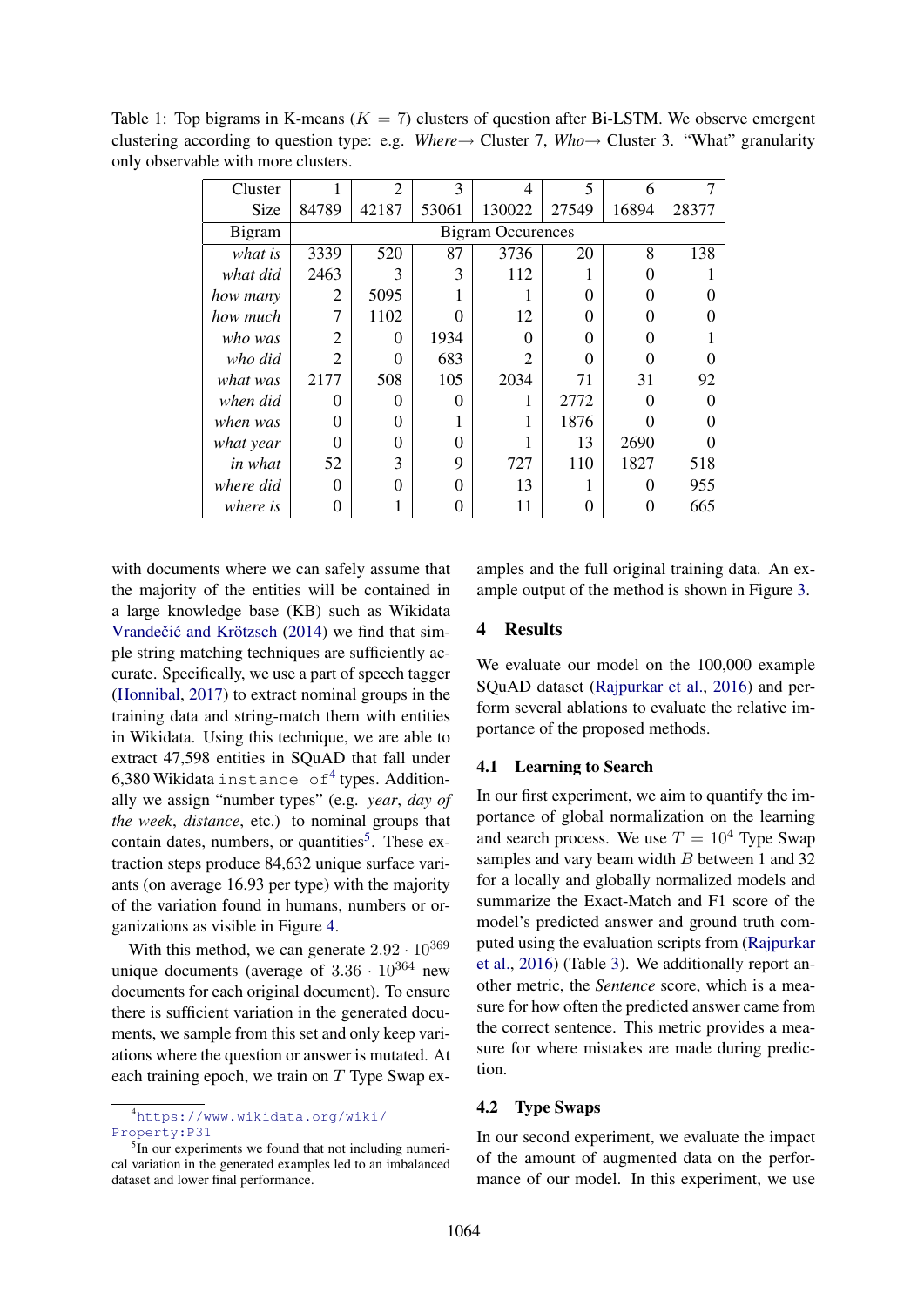| Model                                            | EM   | F1    |
|--------------------------------------------------|------|-------|
| Human (Rajpurkar et al., 2016)                   | 80.3 | 90.5  |
| Single model                                     |      |       |
| Sliding Window (Rajpurkar et al., 2016)          | 13.3 | 20.2  |
| Match-LSTM (Wang and Jiang, 2016)                | 64.1 | 73.9  |
| DCN (Xiong et al., 2016)                         | 65.4 | 75.6  |
| Rasor (Lee et al., 2016)                         | 66.4 | 74.9  |
| Bi-Attention Flow (Seo et al., 2016)             | 67.7 | 77.3  |
| R-Net(Wang et al., 2017)                         | 72.3 | 80.6  |
| Globally Normalized Reader w/o Type Swaps (Ours) | 66.6 | 75.0  |
| Globally Normalized Reader (Ours)                | 68.4 | 76.21 |

Table 2: Model comparison

Table 3: Impact of Beam Width B

| Model             | B              | EM   | F1    | Sentence |
|-------------------|----------------|------|-------|----------|
|                   | 1              | 65.7 | 74.8  | 89.0     |
| Local, $T = 104$  | 2              | 66.6 | 75.0  | 88.3     |
|                   | 10             | 66.7 | 75.0  | 88.6     |
|                   | 32             | 66.3 | 74.6  | 88.0     |
|                   | 64             | 66.6 | 75.0  | 88.8     |
|                   | 1              | 58.8 | 68.4  | 84.5     |
| Global, $T = 104$ | $\overline{2}$ | 64.3 | 73.0  | 86.8     |
|                   | 10             | 66.6 | 75.2  | 88.1     |
|                   | 32             | 68.4 | 76.21 | 88.4     |
|                   | 64             | 67.0 | 75.6  | 88.4     |

the best beam sizes for each model ( $B = 10$  for local and  $B = 32$  for global) and vary the augmentation from  $T = 0$  (no augmentation) to  $T = 5 \cdot 10^4$ . The results of this experiment are summarized in (Table 4).

We observe that both models improve in performance with  $T > 0$  and performance degrades past  $T = 10^4$ . Moreover, data augmentation and global normalization are complementary. Combined, we obtain 1.6 EM and 2.0 F1 improvement over the locally normalized baseline.

We also verify that the effects of Type Swaps are not limited to our specific model by observing the impact of augmented data on the DCN+ (Xiong et al.,  $2016$ <sup>6</sup>. We find that it strongly reduces generalization error, and helps improve F1, with potential further improvements coming by re-

Table 4: Impact of Augmentation Sample Size T.

| Model  | T               | EM   | F <sub>1</sub> | Sentence |
|--------|-----------------|------|----------------|----------|
| Local  | 0               | 65.8 | 74.0           | 88.0     |
| Local  | 10 <sup>3</sup> | 66.3 | 74.6           | 88.9     |
| Local  | 10 <sup>4</sup> | 66.7 | 74.9           | 89.0     |
| Local  | $5 \cdot 10^4$  | 66.7 | 75.0           | 89.0     |
| Local  | $10^{5}$        | 66.2 | 74.5           | 88.6     |
| Global | $\Omega$        | 66.6 | 75.0           | 88.2     |
| Global | 10 <sup>3</sup> | 66.9 | 75.0           | 88.1     |
| Global | $10^{4}$        | 68.4 | 76.21          | 88.4     |
| Global | $5 \cdot 10^4$  | 66.8 | 75.3           | 88.3     |
| Global | 10 <sup>5</sup> | 66.1 | 74.3           | 86.9     |

Table 5: Impact of Type Swaps on the DCN+

|                | Train F1 | $ $ Dev F1 |
|----------------|----------|------------|
|                | 81.3     | 78.1       |
| $5 \cdot 10^4$ |          | 78.2       |

ducing other forms of regularization (Table 5).

## 5 Discussion

In this section we will discuss the results presented in Section 4, and explain how they relate to our main claims.

## 5.1 Extractive Question Answering as a Search Problem

Sentences provide a natural and powerful document decomposition for search that can be easily learnt as a search step: for all the models and configurations considered, the *Sentence* score was

<sup>&</sup>lt;sup>6</sup> The DCN+ is the DCN with additional hyperparameter tuning by the same authors as submitted on the SQuAD leaderboard https://rajpurkar.github. io/SQuAD-explorer/.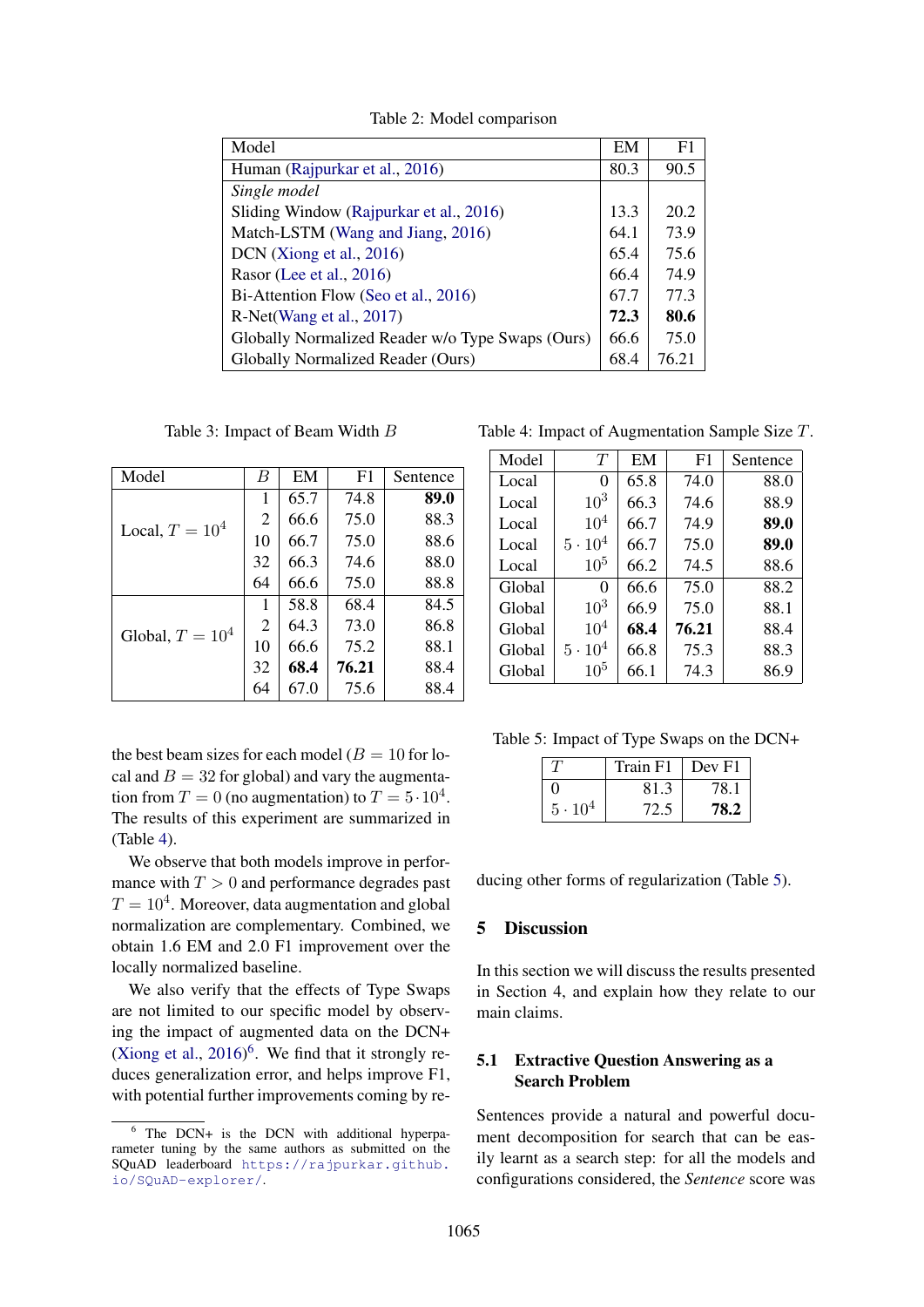above 88% correct (Table 3)<sup>7</sup>. Thus, sentence selection is the easy part of the problem, and the model can allocate more computation (such as the end-word selection Bi-LSTM) to spans likely to contain the answer. This approach avoids wasteful work on unpromising spans and is important for further scaling these methods to long documents.

### 5.2 Global Normalization

The Globally Normalized Reader outperforms previous approaches and achieves the second highest EM behind (Wang et al., 2017), without using bi-directional attention and only scoring spans in its final beam. Increasing the beam width improves the results for both locally and globally normalized models (Table 3), suggesting search errors account for a significant portion of the performance difference between models. Models such as Lee et al. (2016) and Wang and Jiang (2016) overcome this difficulty by ranking all possible spans and thus never skipping a possible answer. Even with large beam sizes, the locally normalized model underperforms these approaches. However, by increasing model flexibility and performing search during training, the globally normalized model is able to recover from search errors and achieve much of the benefits of scoring all possible spans.

## 5.3 Type-Aware Data Augmentation

Type Swaps, our data augmentation strategy, offers a way to incorporate the nature of the question and the types of named entities in the answers into the learning process of our model and reduce sensitivity to surface variation. Existing neuralnetwork approaches to extractive QA have so far ignored this information. Augmenting the dataset with additional type-sensitive synthetic examples improves performance by providing better coverage of different answer types. Growing the number of augmented samples used improves the performance of all models under study (Table 4-5). With  $T \in [10^4, 5 \cdot 10^4]$ , (EM, F1) improve from  $(65.8 \rightarrow 66.7, 74.0 \rightarrow 75.0)$  for locally normalized models, and  $(66.6 \rightarrow 68.4, 75.0 \rightarrow 76.21)$  for globally normalized models.

Past a certain amount of augmentation, we observe performance degradation. This suggests that despite efforts to closely mimic the original training set, there is a train-test mismatch or excess duplication in the generated examples.

Our experiments are conducted on two vastly different architectures and thus these benefits are expected to carry over to different models (Weissenborn et al., 2017; Seo et al., 2016; Wang et al., 2017), and perhaps more broadly in other natural language tasks that contain named entities and have limited supervised data.

## 6 Related Work

Our work is closely related to existing approaches in learning to search, extractive question answering, and data augmentation for NLP tasks.

Learning to Search. Several approaches to learning to search have been proposed for various NLP tasks and conditional computation. Most recently, Andor et al. (2016) and Zhou et al. (2015) demonstrated the effectiveness of globally normalized networks and training with beam search for part of speech tagging and transition-based dependency parsing, while Wiseman and Rush (2016) showed that these techniques could also be applied to sequence-to-sequence models in several application areas including machine translation. These works focus on parsing and sequence prediction tasks and have a fixed computation regardless of the search path, while we show that the same techniques can also be straightforwardly applied to question answering and extended to allow for conditional computation based on the search path.

Learning to search has also been used in context of modular neural networks with conditional computation in the work of Andreas et al. (2016) for image captioning. In their work reinforcement learning was used to learn how to turn on and off computation, while we find that conditional computation can be easily learnt with maximum likelihood and the help of early updates (Andor et al., 2016; Zhou et al., 2015; Collins and Roark, 2004) to guide the training process.

Our framework for conditional computation whereby the search space is pruned by a sequence of increasingly complex models is broadly reminiscent of the structured prediction cascades of (Weiss and Taskar, 2010). Trischler et al. (2016b)

 $7$ The objective function difference explains the lower performance of globally versus locally normalized models on the *Sentence* score: local models must always assign the highest probability to the correct sentence, while global models only ensure the correct span has the highest probability. Thus global models do not need to enforce a high margin between the correct answer's sentence score and others and are more likely to keep alternate sentences around.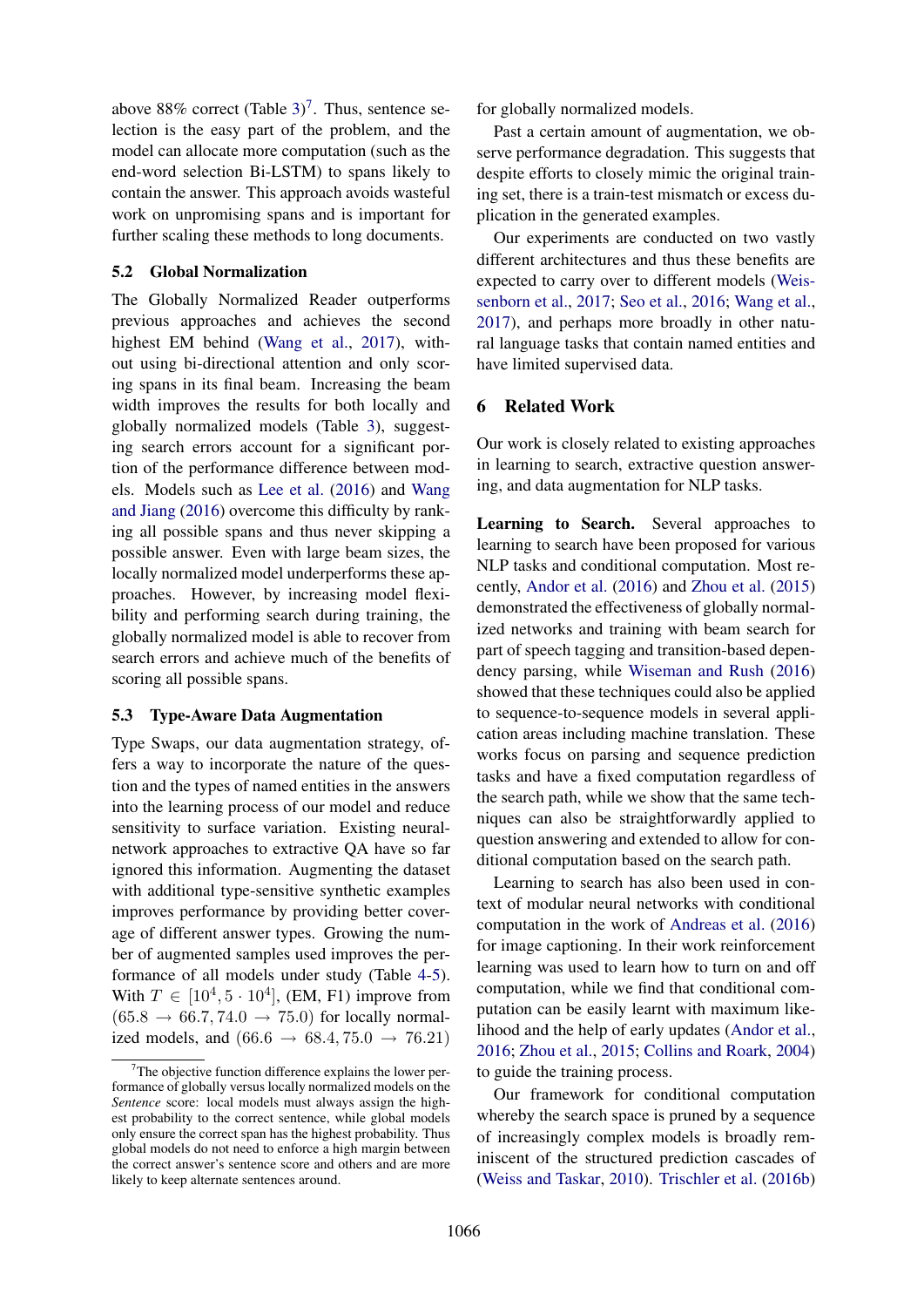also explored this approach in the context of question answering.

Extractive Question Answering. Since the introduction of the SQuAD dataset, numerous systems have achieved strong results. Seo et al. (2016); Wang et al. (2017) and Xiong et al. (2016) make use of a bi-directional attention mechanisms, whereas the GNR is more lightweight and achieves similar results without this type of attention mechanism. The document representation used by the GNR is very similar to Lee et al. (2016). However, both Lee et al. (2016) and Wang and Jiang (2016) must score all  $O(N^2)$ possible answer spans, making training and inference expensive. The GNR avoids this complexity by learning to search during training and outperforms both systems while scoring only  $O(B)$ spans. Weissenborn et al. (2017) is a locally normalized model that first predicts start and then end words of each span. Our experiments lead us to believe that further factorizing the problem and using global normalization along with our data augmentation would yield corresponding improvements.

Data augmentation. Several works use data augmentation to control the generalization error of deep learning models. Zhang and LeCun (2015) use a thesaurus to generate new training examples based on synonyms. Vijayaraghavan et al. (2016) employs a similar method, but uses Word2vec and cosine similarity to find similar words. Jia and Liang (2016) use a high-precision synchronous context-free grammar to generate new semantic parsing examples. Our data augmentation technique, Type Swaps, is unique in that it leverages an external knowledge-base to provide new examples that have more variation and finer-grained changes than methods that use only a thesaurus or Word2Vec, while also keeping the narrative and grammatical structure intact.

More recently Zhou et al. (2017) proposed a sequence-to-sequence model to generate diverse and realistic training question-answer pairs on SQuAD. Similar to their approach, our technique makes use of existing examples to produce new examples that are fluent, however we also are able to explicitly incorporate entity type information into the generation process and use the generated data to improve the performance of question answering models.

## 7 Conclusions and Future Work

In this work, we provide a methodology that overcomes several limitations of existing approaches to extractive question answering. In particular, our proposed model, the Globally Normalized Reader, reduces the computational complexity of previous models by casting the question answering as search and allocating more computation to promising answer spans. Empirically, we find that this approach, combined with global normalization and beam search during training, leads to near state of the art results. Furthermore, we find that a type-aware data augmentation strategy improves the performance of all models under study on the SQuAD dataset. The method is general, only requiring that the training data contains named entities from a large KB. We expect it to be applicable to other NLP tasks that would benefit from more training data.

As future work we plan to apply the GNR to other question answering datasets such as MS MARCO (Nguyen et al., 2016) or NewsQA (Trischler et al., 2016a), as well as investigate the applicability and benefits of Type Swaps to other tasks like named entity recognition, entity linking, machine translation, and summarization. Finally, we believe there a broad range of structured prediction problems (code generation, generative models for images, audio, or videos) where the size of original search space makes current techniques intractable, but if cast as learning-to-search problems with conditional computation, might be within reach.

## Acknowledgments

We would like to thank the anonymous reviewers for their valuable feedback. In addition, we thank Adam Coates, Carl Case, Andrew Gibiansky, and Szymon Sidor for thoughtful comments and fruitful discussion. We also thank James Bradbury and Bryan McCann for running Type Swap experiments on the DCN+.

## **References**

Martín Abadi, Ashish Agarwal, Paul Barham, Eugene Brevdo, Zhifeng Chen, Craig Citro, Greg S Corrado, Andy Davis, Jeffrey Dean, Matthieu Devin, et al. 2016. Tensorflow: Large-scale machine learning on heterogeneous distributed systems. *arXiv preprint arXiv:1603.04467*.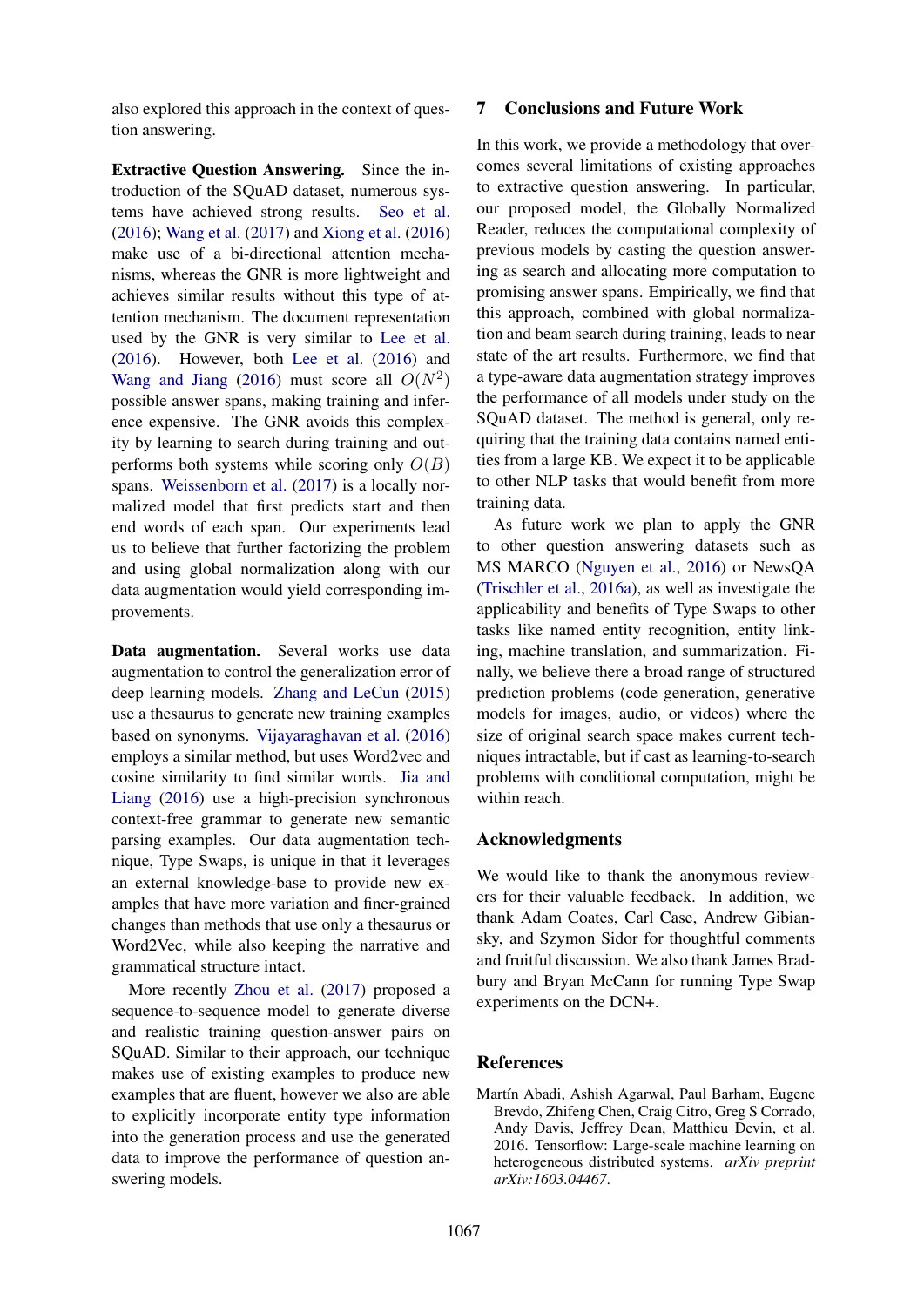- Tim Althoff, Ryen W White, and Eric Horvitz. 2016. Influence of pokemon go on physical activity: Study ´ and implications. *Journal of Medical Internet Research*, 18(12).
- Daniel Andor, Chris Alberti, David Weiss, Aliaksei Severyn, Alessandro Presta, Kuzman Ganchev, Slav Petrov, and Michael Collins. 2016. Globally normalized transition-based neural networks. *arXiv preprint arXiv:1603.06042*.
- Jacob Andreas, Marcus Rohrbach, Trevor Darrell, and Dan Klein. 2016. Learning to compose neural networks for question answering. *arXiv preprint arXiv:1601.01705*.
- Sharan Chetlur, Cliff Woolley, Philippe Vandermersch, Jonathan Cohen, John Tran, Bryan Catanzaro, and Evan Shelhamer. 2014. cudnn: Efficient primitives for deep learning. *arXiv preprint arXiv:1410.0759*.
- Michael Collins and Brian Roark. 2004. Incremental parsing with the perceptron algorithm. In *Proceedings of the 42nd Annual Meeting on Association for Computational Linguistics*, page 111. Association for Computational Linguistics.
- Alex Graves and Jürgen Schmidhuber. 2005. Framewise phoneme classification with bidirectional lstm and other neural network architectures. *Neural Networks*, 18(5):602–610.
- Matthew Honnibal. 2017. Spacy. https:// github.com/explosion/spaCy.
- Robin Jia and Percy Liang. 2016. Data recombination for neural semantic parsing. *arXiv preprint arXiv:1606.03622*.
- Diederik Kingma and Jimmy Ba. 2014. Adam: A method for stochastic optimization. *arXiv preprint arXiv:1412.6980*.
- Kenneth R Koedinger, Sidney D'Mello, Elizabeth A McLaughlin, Zachary A Pardos, and Carolyn P Rosé. 2015. Data mining and education. *Wiley Interdisciplinary Reviews: Cognitive Science*, 6(4):333–353.
- Kenton Lee, Tom Kwiatkowski, Ankur Parikh, and Dipanjan Das. 2016. Learning recurrent span representations for extractive question answering. *arXiv preprint arXiv:1611.01436*.
- Tri Nguyen, Mir Rosenberg, Xia Song, Jianfeng Gao, Saurabh Tiwary, Rangan Majumder, and Li Deng. 2016. Ms marco: A human generated machine reading comprehension dataset. *arXiv preprint arXiv:1611.09268*.
- Jeffrey Pennington, Richard Socher, and Christopher D Manning. 2014. Glove: Global vectors for word representation. In *EMNLP*, volume 14, pages 1532– 1543.
- Chris Quirk and Hoifung Poon. 2016. Distant supervision for relation extraction beyond the sentence boundary. *arXiv preprint arXiv:1609.04873*.
- Jonathan Raiman. 2017. Ciseau. https:// github.com/jonathanraiman/ciseau.
- Pranav Rajpurkar, Jian Zhang, Konstantin Lopyrev, and Percy Liang. 2016. Squad: 100,000+ questions for machine comprehension of text. *arXiv preprint arXiv:1606.05250*.
- Minjoon Seo, Aniruddha Kembhavi, Ali Farhadi, and Hannaneh Hajishirzi. 2016. Bidirectional attention flow for machine comprehension. *arXiv preprint arXiv:1611.01603*.
- Nitish Srivastava, Geoffrey E Hinton, Alex Krizhevsky, Ilya Sutskever, and Ruslan Salakhutdinov. 2014. Dropout: a simple way to prevent neural networks from overfitting. *Journal of Machine Learning Research*, 15(1):1929–1958.
- Adam Trischler, Tong Wang, Xingdi Yuan, Justin Harris, Alessandro Sordoni, Philip Bachman, and Kaheer Suleman. 2016a. Newsqa: A machine comprehension dataset. *arXiv preprint arXiv:1611.09830*.
- Adam Trischler, Zheng Ye, Xingdi Yuan, Jing He, Phillip Bachman, and Kaheer Suleman. 2016b. A parallel-hierarchical model for machine comprehension on sparse data. *arXiv preprint arXiv:1603.08884*.
- Prashanth Vijayaraghavan, Ivan Sysoev, Soroush Vosoughi, and Deb Roy. 2016. Deepstance at semeval-2016 task 6: Detecting stance in tweets using character and word-level cnns. *arXiv preprint arXiv:1606.05694*.
- Denny Vrandečić and Markus Krötzsch. 2014. Wikidata: a free collaborative knowledgebase. *Communications of the ACM*, 57(10):78–85.
- Shuohang Wang and Jing Jiang. 2016. Machine comprehension using match-lstm and answer pointer. *arXiv preprint arXiv:1608.07905*.
- Wenhui Wang, Nan Yang, Furu Wei, Baobao Chang, and Ming Zhou. 2017. Gated self-matching networks for reading comprehension and question answering. In *Proceedings of the 55th Annual Meeting of the Association for Computational Linguistics*.
- David Weiss and Benjamin Taskar. 2010. Structured prediction cascades. In *Proceedings of the Thirteenth International Conference on Artificial Intelligence and Statistics*, pages 916–923.
- Dirk Weissenborn, Georg Wiese, and Laura Seiffe. 2017. Fastqa: A simple and efficient neural architecture for question answering. *arXiv preprint arXiv:1703.04816*.
- Sam Wiseman and Alexander M Rush. 2016. Sequence-to-sequence learning as beam-search optimization. *arXiv preprint arXiv:1606.02960*.